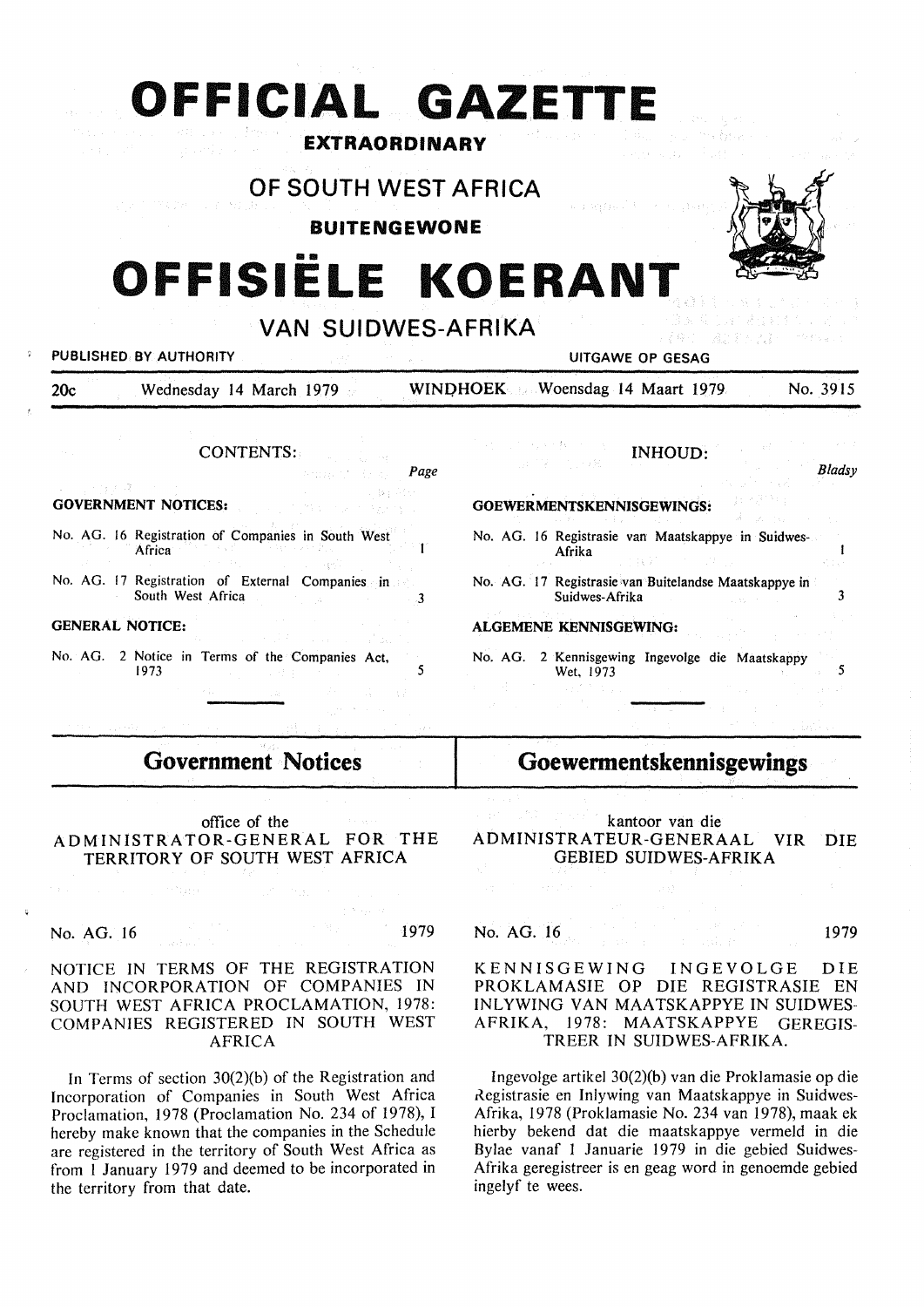No guarantee is given as to the accuracy of the particulars furnished and no responsibility is taken for errors or ommissions or their consequences.

ADIFRA D. J. **STRAUSS,** Registrar of Companies Windhoek .............................. 1979

#### **REREGISTRATION: INTERNAL COMPANIES/HERREGISTRASIE: BINNE-LANDSE MAATSKAPPYE.**

Number, name and address of company, share capital/Nommer, naam en adres van maatskappy, aandelekapitaal

- 135 STEWARTS & LLOYDS OF SOUTH WEST AFRICA LTD, 120 Republic Road, Windhoek: R200 000. Commerce.
- $2159$  DESERT FINDS (PTY) LTD, P/A G. J. Hanekom & Kie, Swabank Gebou, Windhoek: R4 000. Secondary (Prospecting).
- 75/0638 RAILWAY CONSTRUCTION (PTY) LTD, 111 Metje & Behnsen Building, 277 Kaiser Street, Windhoek: R4 000. Commerce.
- 862 S M LURIE & COMPANY (WINDHOEK) (PTY) LTD, Permanent Building, C/r Kaiser & Post Streets, 215 2nd Floor, Windhoek: R200. Commerce.
- 70/16422 WAMARCO INVESTMENTS (PTY) LTD, Hepworths Building, Kaiser Street, Windhoek:R200. Investments.
- 892 SOUTH WEST AFRICA INSURANCE BRO-KERS (PTY) LTD, 4th Floor, UBS Building, Billow Street, Windhoek: RIO 000. Commerce.
- 78/1083 CAPRIVI LODGE (PTY) LTD, Kalahari Sands Hotel, French Bank Building, Mezanine Floor, 212 Kaiser Street, Windhoek: R4 000. Commerce.
- 508 CNA PROPERTIES (WINDHOEK) LTD, 310/312 Carl List House, Peter Millier Street, Windhoek: R50 000. Investments.
- $2312$  DAN MINES (PTY) LTD, H J van Biljon & Co, Allied Building, Kaiser Street, Windhoek: Rl5 000. Mining
- $017/68$  DANIE VAN WYK (EDMS) BPK, 5de Vloer, Swabankgebou, Windhoek: RlO0. Handel.
- 69/16431 PRICE FORBES SEDGWICK (SWA) (PTY) LTD, 4th Floor, UBS Building, Bülow Street, Windhoek: R4 000. Commerce.
- 72/08503 WINDHOEK INSURANCE BROKERS (PTY) LTD, 401 United House, Bülow Street, Windhoek: R4 000. Commerce.
- 75/1026 GOROB MANAGEMENT & MINING CO (PTY) LTD, 4th Floor, SA Perm Building, Kaiser Street, Windhoek: R4 000. Mining.
- 69/14764 U K E ROENTGEN (PTY) LTD, Karakoeltelersgenootskapsgebou, *5* Conradiestraat, Windhoek: RIO 000. Investments.

Geen waarborg ten opsigte van die juistheid van die besonderhede verstrek word gegee nie en geen verantwoordelikheid vir foute of weglatings of die gevolge daarvan word aanvaar nie.

**D. J. STRAUSS,** Registrateur van Maatskappye Windhoek .............................. 1979

xang<br>Sail

78/2247- LASER CONTRACTORS (PTY) LTD, 45 Marconi Street, Windhoek: R100. Secondary (Engineering).

ista de la provincia<br>Antonio de la contra

- 70/8529 WINDHOEK PRECAST WALLS (PTY) LTD, Portion 7 (Portion of portion 3) Nubuamis, District Windhoek: Rl 000. Secondary (Contracting).
- 273 SEVEN PILLAR MINES (PTY) LTD, 111 Metje Behnsen Building, Kaiser Street, Windhoek: R2 000. Mining.<br> $72/09143 - S$
- $\overline{S}$  J H AUGUSTYN FARMING COMPANY (PTY) LTD, Lt Lompe Street, Nr. 60, Gobabis: R4 000. Agriculture.
- $72/3051 -$  GRINDROD SHIPPING (SWA) (PTY) LTD, Hafen street, Liideritz: R 100. Commerce. (Shipping).
- 708 CENTRAL NEWS AGENCY SWA LTD, 310/312 Carl List House, Peter Muller Street, Windhoek: R4 000. Commerce.
- $73/06819$  B S BERGMAN & PARTNERS (SWA) (INCORP), 8th Floor, Capital Centre, City Centre Arcade, Windhoek: R100. Secondary (Civil Engineering).
- 098/69 GALYPSO (EDMS) BPK, Sanlamgebou, Biilowstraat, Windhoek: R200. Beleggings.
- 1861 MARINE AND GENERAL INSURANCE BROKERS (PTY) LTD, 2nd Floor, United House, Cor. Kaiser & Bulow Street, Windhoek: R200. Commerce.
- $77/4050$  DUN-AL FISHING (PTY) LTD, Industrial Erf 516, Liideritz: R4 000. Commerce.
- 77/4078 TOTAL SWA (PTY) LTD, Plenarg Building, Krupp Street, Windhoek: R500 000. Commerce.
- 157/68 AKEI (PTY) LTD, Karakoeltelersgenootskapsgebou, Conradiestraat, Windhoek: R200. Investments. . . . .
- $013/67$  MANGA'S LEWENDEHAWE (EDMS) BPK, Cr. Sheffield & Ruhr Street, Windhoek: R5 000. Secondary (Agents).
- 251 OK BAZAARS (NAMIBIA) LTD, First Floor, Atlantic House, Moltke Street, Windhoek: R200. Commerce.
- $67/25107 A E$  DEMPERS BELEGGINGS (EDMS) BPK, 35 Garten Street, Windhoek: R100 000. Landbou.
- 74/3632 AEG TELEFUNKEN (SWA) (PTY) LTD, 80 Republic Road, Windhoek: R4 000. Commerce.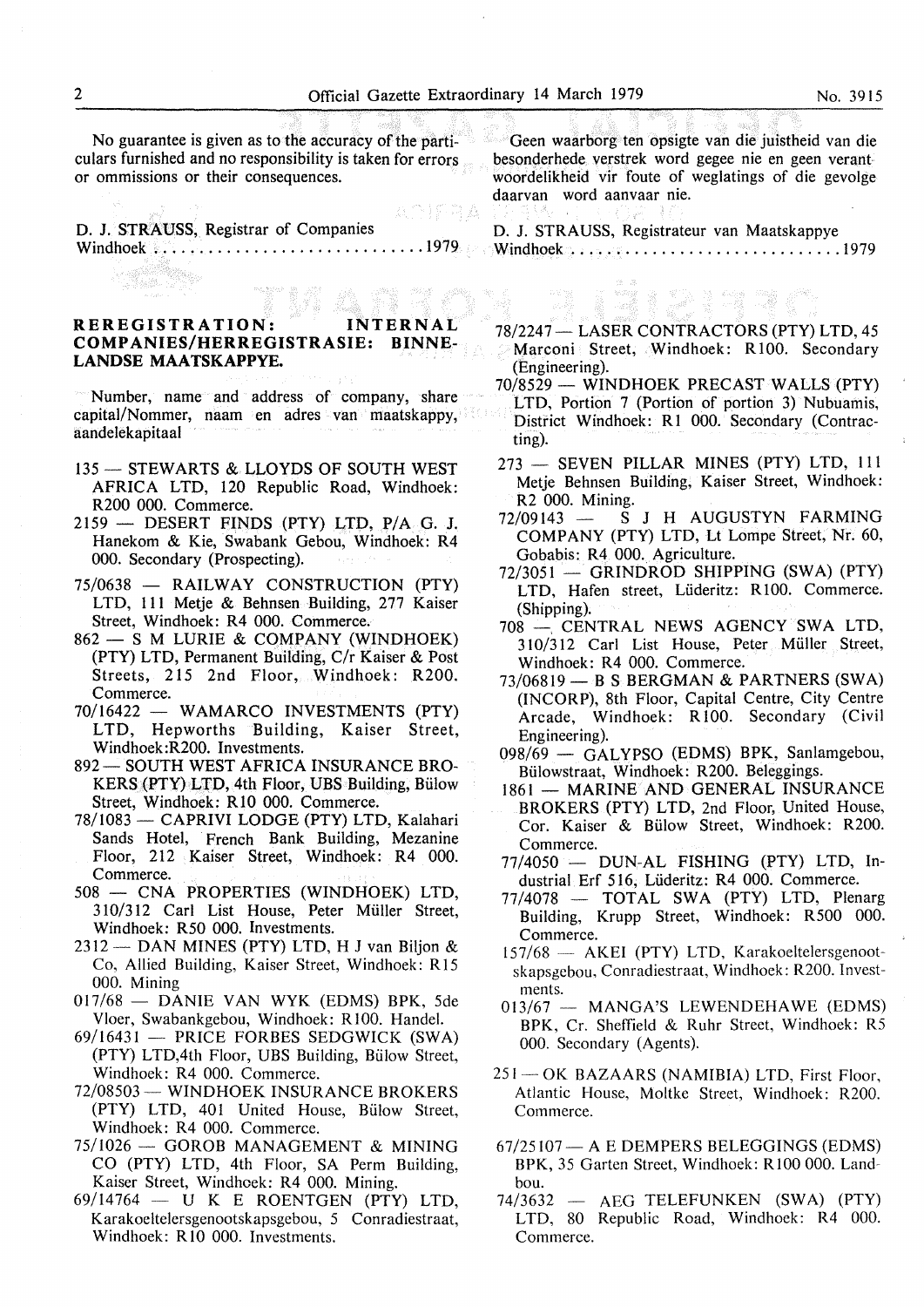- $025/69$  ALBERG SWA (EDMS) BPK, Farm 106, Daheim Karibib District: RI 000. Commerce.
- $71/06002$  KRONEN-KÜCHE (PTY) LTD, Erf 42, Otjiwarongo: RI00. Secondary. (Kitchen Manufacturers.)
- 70/15795 EDELWEISS BOERDERY (EDMS) BPK, Swabankgebou, Biilowstraat, Windhoek: RlO 000. Landbou.
- 022/69 JOHNNIE EIGELAAR (SWA) (EDMS) BPK, 5de Vloer, Swabankgebou, Windhoek: RI00. Handel.
- $UC/4105$  SIMBA-QUIX (SALES) (SWA) (PTY) LTD, 11 Omurambaweg, Eros, Windhoek: R2 000. Commerce.
- 1923 SOUTH WEST BAKERIES (PTY) LTD, Keller & Niehaus Trust Co, Hepworths Building, Kaiser Street, Windhoek: R200. Commerce.
- 71/12488 OTJIHASE MINING COMPANY (PTY) LTD, 4th Floor, S A Perm Kaiser Street, Windhoek: RI 200 000. Mining.
- 76/2316 LEVON CONSTRUCTION (PTY) LTD, 47 John Meinert Street, Windhoek: R4 000. Secondary (Civil Engineers).
- 409 OTTO GUENTHER (PTY) LTD, Moltke Street, Swakopmund: R40 000. Commerce (General Dealer).
- 278/68 AUSSENKJER DIAMANTE (PTY) LTD, I 11 Metje Behnsen Building, Kaiser Street, Windhoek: R300. Secondary (Prospecting).
- 71/11961 WATES CONSTRUCTION (PTY) LTD, 2nd Floor Volkskas Building, 262 Kaiser Street, Windhoek: R4 000. Secondary (Engineering).
- $71/00125$  ISOTHERM (TVL) (PTY) LTD, Room 208, City Centre Building, Billow Street, Windhoek: R<sub>9</sub> 000.<br>- 78/3369
- QUICK & LOUW AND MOORE (NAMIBIA) (PTY) LTD, 3rd Floor, Swabank Centre, Bülow Street, Windhoek: R10 000. Commerce (Shipping).
- 70/14659 GOBABIS BELEGGINGS (EDMS) BPK, 17 Rival Street, Gobabis: R4 000. Investments.
- 2331 WIBEKU (PTY) LTD, Hepworths Building, Kaiser Street, Windhoek: R 1 000. Secondary (Manufacturers) Building materials.
- 2390 STEIN, KUCHLING AND PARTNERS (INCORP), Allied Building, Kaiser Street, Windhoek: R500. Secondary (Civil Engineers).

- No. AG. 17 1979

NOTICE IN TERMS OF REGISTRATION AND INCORPORATION OF COMPANIES IN SOUTH WEST AFRICA PROCLAMATION, 1978: EXTERNAL COMPANIES REGISTERED IN SOUTH WEST AFRICA

In terms of section  $32(2)$  of the Registration and Incorporation of Companies in South West Africa Pro-

- 2352 WERDA DORPSONTWIKKELAARS (EDMS) BPK, Bulow Street, Windhoek: RI 500. Sekondêr. (Dorpsontwikkeling).
- 1137 GOBABIS MANGANESE (PTY) LTD, 4th Floor, SA Perm Building, Kaiser Street, Windhoek: R30 000. Mining.
- 618 GOBABIS SCHLAGTEREI (EDMS) BPK, Erf I 13, Gobabis:R6 000. Handel.
- UC/10929 MENROY INVESTMENTS (PTY) LTD, C/r Planck & Dalton Streets, Windhoek: R200. Investments.
- UC/12284 DOVES & WASSERFALL (PTY) LTD. C/r Planck & Dalton Streets, Windhoek: R200. Investments.
- $731$  ANDREW M BEHR & CO (SWA) (PTY) LTD, 35 Garten Street, Windhoek: R200. Commerce (General Dealers).
- 078/69 SWACHAUB PROPERTIES (PTY) LTD. Erf 215, Swakopmund: R6 000. Investments.
- 1988 NIEUWSTAD FISHING (NAMIBIA) (PTY) LTD, 52 Uhland Street, Klein Windhoek: R400. Commerce.
- 73/11348 HARTSDALE INVESTMENTS (PTY) LTD, 330/331 Kerk Street, Gobabis: R100. Commerce.
- 905 CATERERS (PTY) LTD, 35 Garten Street, Windhoek: R2 000. Commerce.
- 66/2000 KAPELUS & ROUSSEAU (PTY) LTD, Industrial Erf 516, Lüderitz: R100. Commerce (Agents).
- 78/2418 PEOPLES STORES (SWA) (PTY) LTD, 209 Kaiser Street, Windhoek: Rl 500 000. Commerce (Clothing Trade).
- 70/4103- KB EIGENTUMSWOHNUNGEN (PTY) LTD, Irk Street 9, Windhoek: R4 000. Investments.
- 78/3164 MUCH ASPHALT NAMIBIA (PTY) LTD, Standard Bank Chambers, Kaiser Street, Windhoek: R4 000. Commerce (Manufacturers).

#### **SECTION 21 COMPANIES - NOT FOR GAIN/ARTIKEL 21 MAATSKAPPYE-SONDER WINSOOGMERK**

472 - DEUTSCHER SCHULVEREIN WINDHOEK ( 1949) Church Street, Windhoek: School.

No. AG. 17 1979

KENNISGEWING INGEVOLGE DIE PROKLAMASIE OP DIE REGISTRASIE EN INLYWING VAN MAATSKAPPYE IN SUIDWES-AFRIKA, 1978: BUITELANDSE MAATSKAPPYE GEREGISTREER IN SUIDWES-AFRIKA

Ingevolge artikel  $32(2)$  van die Proklamasie op die Registrasie en Inlywing van Maatskappye in Suidwes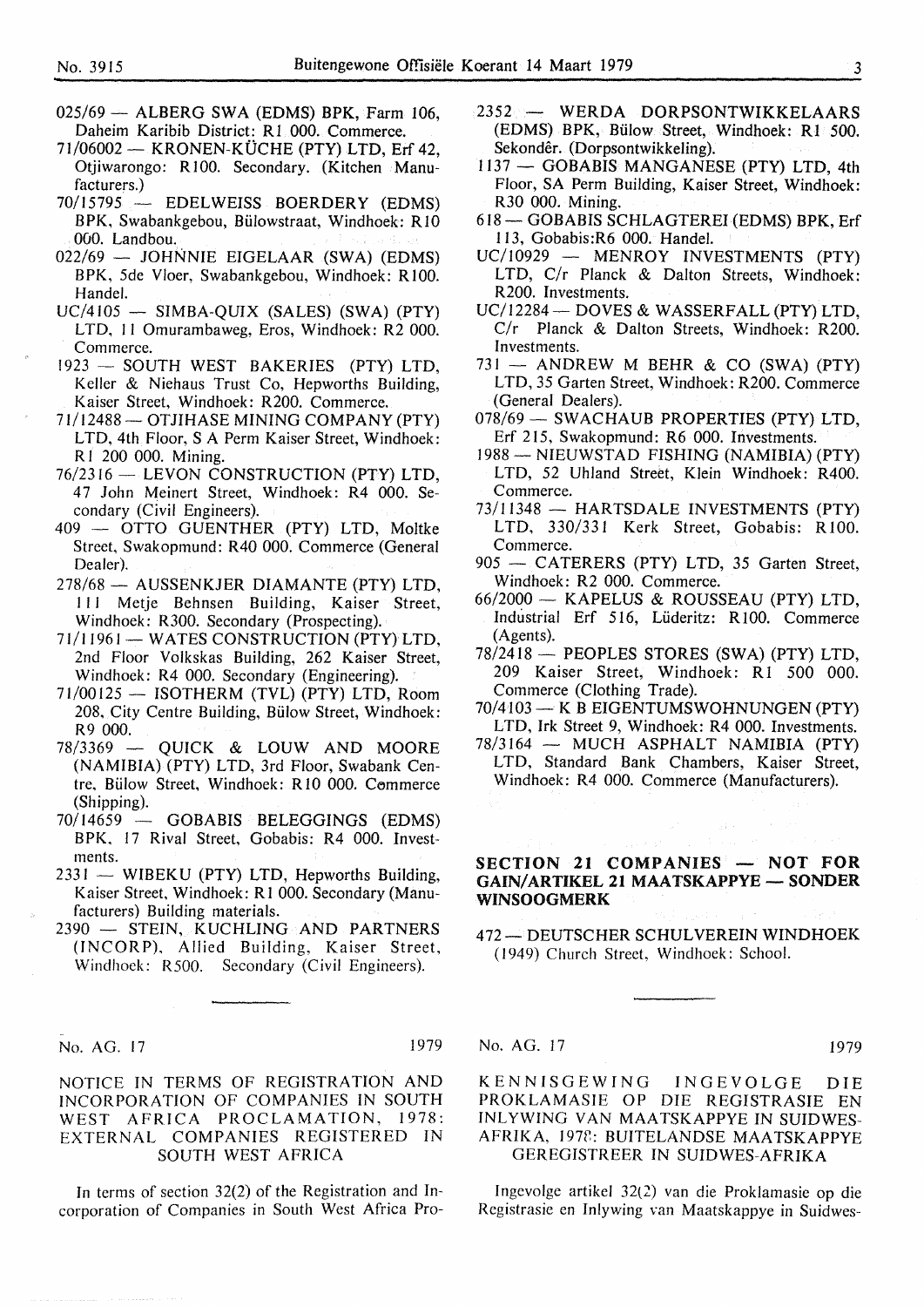clamation, 1978 (Proclamation No. 234 of 1978), I hereby make known that the external companies as mentioned in the Schedule are registered in the territory of South West Africa s from 1 January 1979.

No guarantee is given as to the accuracy of the particulars furnished and no responsibility is taken for errors or omissions or their consequences.

| D. J. STRAUSS, Registrar of Companies |  |  |
|---------------------------------------|--|--|
|                                       |  |  |

#### **REREGISTRATION: EXTERNAL COMP ANIES/HERREGISTRASIE: BUITELANDSE MAA TSKAPPYE**

(Number, name and address of company, share capital/Nommer, naam en adres van maatskappy, aandelekapitaal

- $F/54/1539$  DIE TRUST BANK VAN AFRIKA BEPERK, Trust Bank Sentrum, Kaiserstraat 311, Windhoek: R30 000 000. Handel (Bankwese).
- $F/53/211$  PELLA REFRACTORY ORES (SA) (PTY) LTD, Erf 48/49, Donata Street, Karasburg: R2 000: Commerce.
- $F/67/2888$  NEW ZEALAND INSURANCE CO (SA) LTD, 5th Floor, Marie Neef Building, Kaiser Street, Windhoek: R3 000 000.Commerce.
- F/75/1477- DEMETRIOS HARALAMBUS (PTY) LTD, 47 John Meinert Street, Windhoek: R1 000. Commerce.
- $F/73/9$   $-$  COSINT<sup>\*</sup> CONSTRUZIONI INTERNAZION ALE, S p A, 111 Metje Behnsen Building, 277 Kaiser Street, Windhoek: R140 000. Secondary (Contractors).
- F/090/69 ELAND EXPLORATION (PTY) LTD, Standard Bank Chambers, Kaiser Street, Windhoek: R 100. Secondary. Mineral Exploration
- $F/66/10741$  PHOENIX OF SOUTH AFRICA ASSURANCE COMPANY LTD, 1st Floor, Capital Centre, Hepworths Arcade, Windhoek: R1 500 000. Commerce.
- F/367 REGENT PETROLEUM **(SWA)** LTD, Barlow House, Kaiser Street, Windhoek: R34 650. Commerce.
- $F/65/5256 GUARDIAN$  ASSURANCE COMPANY (SA) LTD, 402 United Building, Billow Street, Windhoek: Rl 600 000. Commerce.
- $F/66/9839$  KANTEY AND TEMPLER, 220 Sanlam Building, Billow Street, Windhoek: R200. Secondary (Civil Engineering).
- F/63/4680 SINGER SOUTH AFRICA (PTY) LTD, French Bank Centre, Kaiser Street, Windhoek: R4 300 000. Commerce (General Dealer).

Afrika, 1978: (Proklamasie No. 234 van 1978), maak ek hierby bekend dat die buitelandse maatskappye in die Bylae vermeld vanaf 1 Januarie 1979 in die gebied Suidwes-Afrika geregistreer is.

Geen waarborg ten opsigte van die juistheid van die besonderhede verstrek word gegee nie en geen verantwoordelikheid vir foute of weglatings of die gevolge daarvan word aanvaar nie.

D. J. STRAUSS, Registrateur van Maatskappye Windhoek .............................. 1979

- F/1680 THE EMPLOYMENT BUREAU OF AFRICA LTD, Lorentz & Bone, Standard Bank Chambers, Kaiser Street, Windhoek: R4 000 000. Services.
- $F/UC/18636$  INDUSTRIAL DIAMONDS OF SOUTH AFRICA (1945) LTD, 181 Kaiser Street, Windhoek: R400 000. Finance.
- F/361 CHEVRON OIL COMPANY OF SOUTH WEST AFRICA, Barlow House, Kaiser Street, Windhoek: R 700 Secondary (Oil Exploration).
- F/34 USIB FARMING COMPANY (PTY) LTD, 3 Nachtigal Street, Windhoek: R90 000. Agriculture.
- F/75/0655 TIDAR RETREADERS WALVIS BAY (PTY) LTD, C/r 9th & Arcumfirential Streets, Walvis Bay: R10 000. Secondary (Retreading of Tyres).
- $F/55/43$  SNYMAN SE DRANK WINKEL (EDMS) BPK, Mnre P. J Malherbe & Kie, Volkskasgebou, Kaiserstraat 262, Windhoek: R200. Handel.
- $F/C/213$  HUMAN AND PITT FUNERAL SER VICES LIMITED, C/r Kaiser & Grinn Streets, Windhoek: RIO 000. Commerce. (Undertake).
- F/UC/23375 VEREENIGING REFRACTORIES LTD, 33 Krupp Street, Windhoek: R3 500 000. Mining.
- $F/60/0038$  PELLA ASSOCIATED MINERALS (PTY) LTD, Erf 48/49, Donata Street, Karasburg: R20 000. Commerce.
- F/71/4286 CHUBB FIRE SECURITY (PTY) LTD, C/r Rendall & Nagington Streets, Wadeville, Johannesburg: R395 000. Secondary (Manufacturers of fire protection equipment).
- $F/UC/6602$  THE STELLENBOSCH FARMERS' WINERY LTD, Ruhr Street, Windhoek: R100 000. Commerce.<br> $F/70/2692 -$
- REFRIGERATED TRANSPORT (PTY) LTD, Sanlam Building, Billow Street, Windhoek: R4 000. Commerce (Garage).
- $F/56/2262$  RODIO (SOUTH AFRICA) (PTY) LTD, 308 City Centre, Hepworths Arcade Windhoek: R 700 000. Commerce.
- $F/7357 INGERSOLL-RAND$  COMPANY SOUTH AFRICA (PTY) LTD, 4 Einstein Street, Windhoek: R20 000. Secondary (Manufacturers Machinery).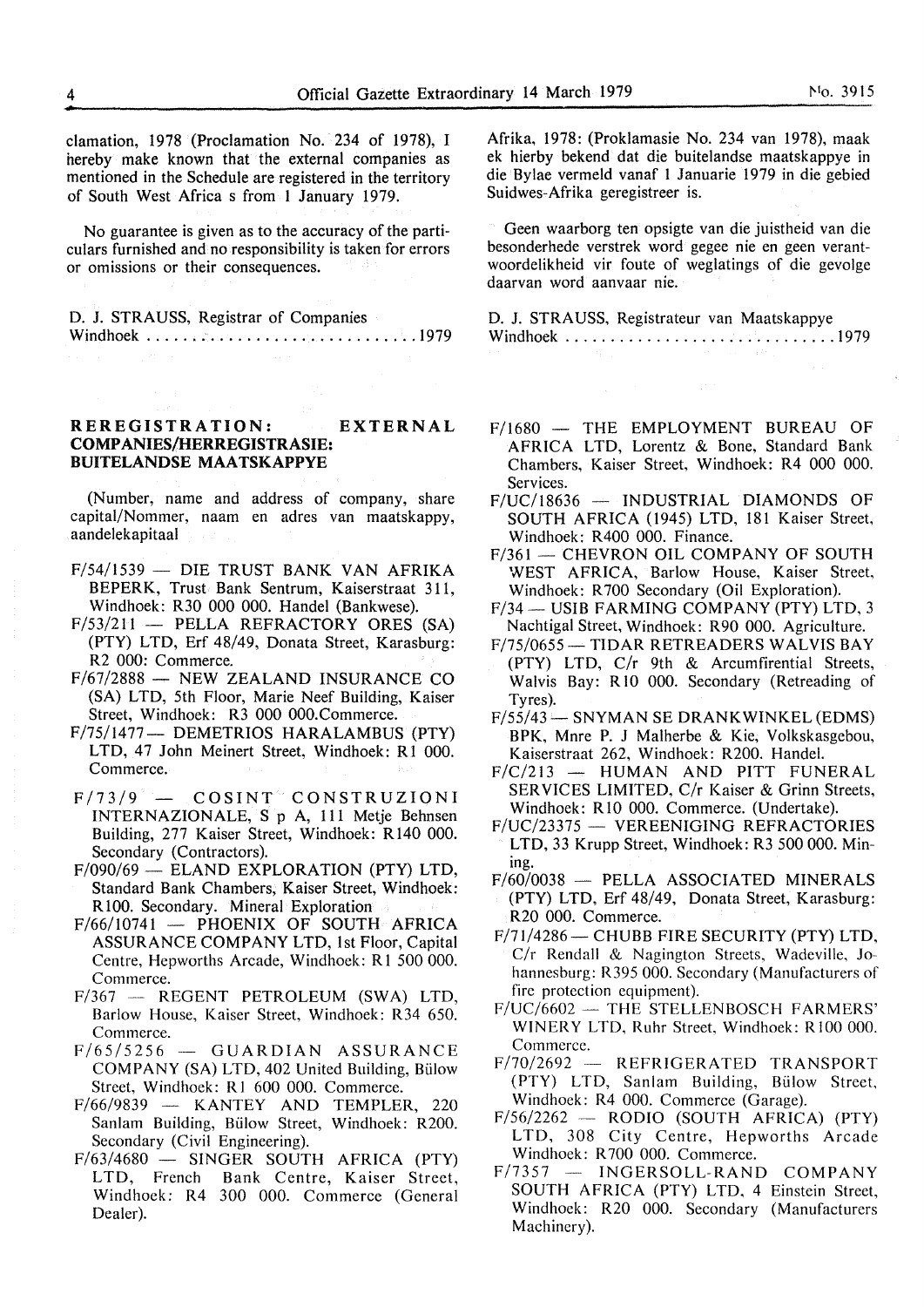- F/70/16188 SPEARPOINT (PTY) LTD, C/r Gannans & TV Moore Streets, Windhoek: RIOO. Commerce.
- $F/69/11926$  SENIOR MOTORS BEPERK, H/v Kaiser & Uhlandstrate, Windhoek: R500 000. Handel (Motorhawe).
- $F/63/28$  McKEE INTERCONTINENTAL S.A., Metje Behnsen Building, Kaiser Street, Windhoek: R500. Secondary (Engineering).
- *Fl61I0574*  INDO ATLANTIC AIRFREIGHT (PTY) LTD, 128 Republic Road, Windhoek R5 000. Commerce.
- $F/C/1896$  AFPROD LAND AND ESTATES LIMITED, Progress Building, Erf 2158, Windhoek: R4 885 690. Commerce.
- $F/4375$  CADAGHA BELEGGINGS (EDMS) BPK, 2de Vloer, Volkskasgebou, Kaiserstraat, Windhoek: R600. Beleggings.
- *Fl65l5618*  PELLA VENTURES (PTY) LTD, Erf Donata Street, Karasburg: R1 000. Commerce.
- *FCl235*  FUNERAL ASSURANCES GROUP LTD, C/r Kaiser & Grinn Streets, Windhoek: R1 000 000. Commerce.
- *Fl55l1362-* SABAX (PTY) LTD, *Clo* Ashlee Distributors (Pty) Ltd, 43 Lazarett Street, Windhoek: R4 000. Secondary (Manufacturer of Pharmaceuticals).

#### SECTION 21 COMPANIES NOT FOR **GAIN/ARTIKEL 21 MAATSKAPPYE - SONDER WINSOOGMERK**

i sa Braz

 $F/21/72/7$  - THE SOUTHERN AFRICAN INSTITUTE OF CHARTERED SECRETARIES. 1st Floor, Fillan House, 29 Loveday Street, Johannesburg: Promote and advande the efficient administration of Commerce.

## General Notice

#### (No. AG. 2 of 1979)

#### DEPARTMENT OF COMMERCE AND CONSUMER AFFAIRS

#### NOTICES IN TERMS OF THE COMPANIES ACT, 1973 (ACT 61 OF 1973)

The following notices relating to the registration of companies, change of names, defensive names. names, defensive names, deregistration and increase of capital are published for general information.

No guarantee is given as to the accuracy of the particulars furnished and no responsibility is taken for errors or omissions or their consequences.

D. J. STRAUSS, Registrar of Companies Windhoek 1979

#### **REGISTRATION OF COMPANIES/REGIS-STRASIE VAN MAATSKAPPYE NEW COMPANIES/NUWE MAATSKAPPYE**

(Number, name and address of company, share capital/Nommer, naam en adres van maatskappy, aandelekapitaal

 $79/029$  - GEARBOX ENGINEERING (S.W.A. (PTY) LTD, 41 Edison Street, Windhoek: RlOO. Secondary. (Engineering.)

## (No. AG. 2 van 1979)

Algemene Kennisgewing

 $\mathbb{R}^2$ 

#### DEPARTEMENT VAN HANDEL EN VERBRUIKERSAKE

#### KENNISGEWINGS INGEVOLGE DIE MAATSKAPPYWET, 1973 (WET 61 VAN 1973)

Die volgende kennisgewings in verband met die registrasie van maatskappye, naamsveranderinge, defensiewe name, deregistrasie en vermeerdering van kapitaal word vir algemene inligting bekend gemaak.

Geen waarborg ten opsigte van die juistheid van die besonderhede verstrek word gegee nie en geen verantwoordelikheid vir foute of weglatings of die gevolge daarvan word aanvaar nie.

D. J. STRAUSS, Registrateur van Maatskappye Windhoek 1979

- 79/030 RIVIERA FOODS (NAMIBIA) (PTY) LTD, Erf 1314, Klein Windhoek: R4 000. Commerce.
- *791031*  EVERLITE ENGINEERING (PTY) LTD, 38 Trift Street, Windhoek: RlO0. Secondary. (Electrical Contractors.)
- 79/032 I. G. I. NAMIBIA LTD, 104 Metje Behnsen Building, Kaiser Street, Windhoek: R4 000. Insurance.